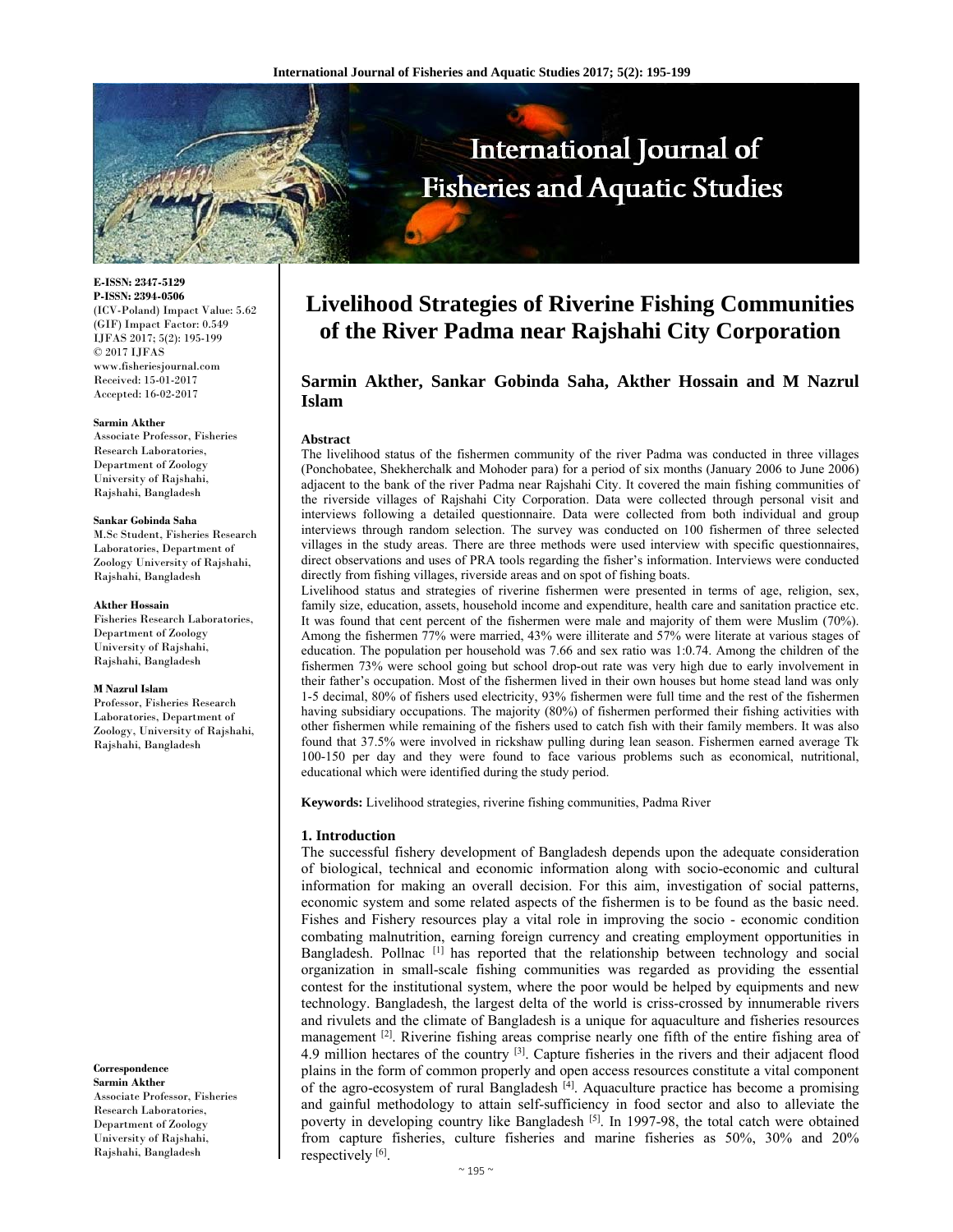It is also a very important source of household welfare for millions of rural poor, particularly for providing nutrition (especially the much needed protein), income and employment.

The Padma river plays an important role in the fisheries of Bangladesh. In every year large amounts of fish are caught from this river. Fisher folk are considered as one of the most backward sections in our society. Information on socioeconomic framework of the fishers forms a good base for planning and development of the economically backward sectors. Lack of adequate and authentic information on socioeconomic condition of the target population is one of the serious impediments in the successful implementations of the developmental programme [7]. A livelihood is sustainable when it can cope with and recovers from stress and shocks and maintain to enhance its capabilities and assets both now and in the future  $[8]$ . The social contents is especially important, particularly access arrangements and assessments of benefits to livelihood [9]. Although these fishers community are playing very much crucial role in supplying good nutrition to the whole community of Rajshahi city as well as the whole nation of the country their livelihood status and strategies are scarcely known to the people. So, the aim of this study was to assess the natural resources, relative economic status and evaluation, the social changes of the fishers (nutrition, housing, education, mobility, group involvement, gender issues etc.) also to identify the constraints associated with fish capturing and livelihood status of the riverine fishing communities of the river Padma near Rajshahi city. The results of the present study would therefore be helpful to disseminating their livelihood status and strategies among common people as well as the City Corporation authority of Rajshahi to take necessary steps in maintaining their better livelihood pattern.

# **2. Materials and Methods**

## **2.1. Study area and observation methods**

The livelihood status of the fishermen community of the river Padma was conducted in three villages (Ponchobatee, Shekherchalk and Mohoder para) Longitude 88036/27<sup>//</sup> East and Latitude  $24^021/40^{\prime\prime}$  North adjacent to the bank of the river Padma attain Rajshahi city corporation. The study area was also extended from eastern border of Kajla to western border of Sepaipara. It covered main fishing communities of the riverside villages of Rajshahi City Corporation. The data was collected from January 2006 to June 2006. For collecting data the various aspects of fishing techniques and livelihood strategies of the fishers were considered during the study period. Data were collected from both individual and group interviews through random selection. The survey was conducted on 100 fishermen of three selected villages in the study areas. There are three methods were used- interview with specific questionnaires, direct observations and uses of PRA tools regarding the fisher's information. Interviews were conducted directly from fishing villages, riverside areas and on spot of fishing boats.

#### **2.2 Data analysis**

The collected information was accumulated and analyzed and then presented in graphs and tables to understand the livelihood status of fishermen in the study area. The information thus collected were analyzed to bring it to bear on the hypothesis, simple tabulation and statistical calculations like proportion, average and standard deviation.

# **3. Results and Discussion**

## **3.1. Sex and Age group of fishing community**

The survey was conducted on 30 fishermen of the fishing community in the selected three villages. It revealed that 20% of the fishermen ages were 20-30, 40% belonged to age group between 31-40, 26.66% were 41-50, 10% were 51-60 and 3.33% of the fishermen ages were more than 60 years (Fig-1). It was found that the highest numbers of fishermen were in between 31-40 years that indicating the middle aged people more involved for fishing in the study area. It was also observed that active age groups of the fishermen (60%) varied from 20 to 40 years. Zaman and his coworkers [10] have obtained the similar results from the fishers of the Mohanpur Upazila in Rajshahi district.



**Fig 1:** Age group of the respondent's fishermen

## **3.2. Religion and marital status**

Out of 100 fishermen 70%, 27% and 3% of fishermen were Muslims, Hindus and Christians respectively. Ahmed [11] has reported that 68.33% of Muslim fishermen were found in the coastal area. Raju [12] has found 14.33% Hindus and 85.67% Muslims in Sailkupa Upazila. It was found that 77% was married and 23% was unmarried, which proved most of the fishermen were familial (Table-1). Mannu  $[13]$  and Raju  $[12]$  has reported married fishers at 94% and 68% respectively in Kuakata and in Sailkupa Upazila.

**Table 1:** Religion, marital status and housing conditions of the fishermen

| <b>Religion</b> | $\frac{1}{2}$ | <b>Marital status</b> | $\frac{0}{0}$ | <b>Housing conditions</b> | $\frac{0}{0}$ |
|-----------------|---------------|-----------------------|---------------|---------------------------|---------------|
| Muslim          | 70            | Married               |               | Kacha                     |               |
| Hindu           |               | Unmarried             | 23            | Semi-pacca                |               |
| Christian       |               |                       |               | Pacca                     |               |
|                 |               |                       |               | No house                  |               |

## **3.3 Housing**

Most of the fishermen families were living in their own house. 30% of fishermen constructed their houses on their own land, 40% live in rented house, 20% made their settlement on government owned Khash land on the bank of the river and 10% had no house they lived on their fishing boat. Most of the houses were made of mud, bamboo fencing or roofing of stalk of corn or chhan, (one kind of weed leaves). A few (40%) semi-permanent structures with corrugated iron roof were seen, owned by marginal fishers. Rest of 20% rich fishers lived in pacca houses.

## **3.4 Educational status**

The study of the level of education is very important for any professional communities regarding their earning potential and socio-economic status. This survey revealed that 57% of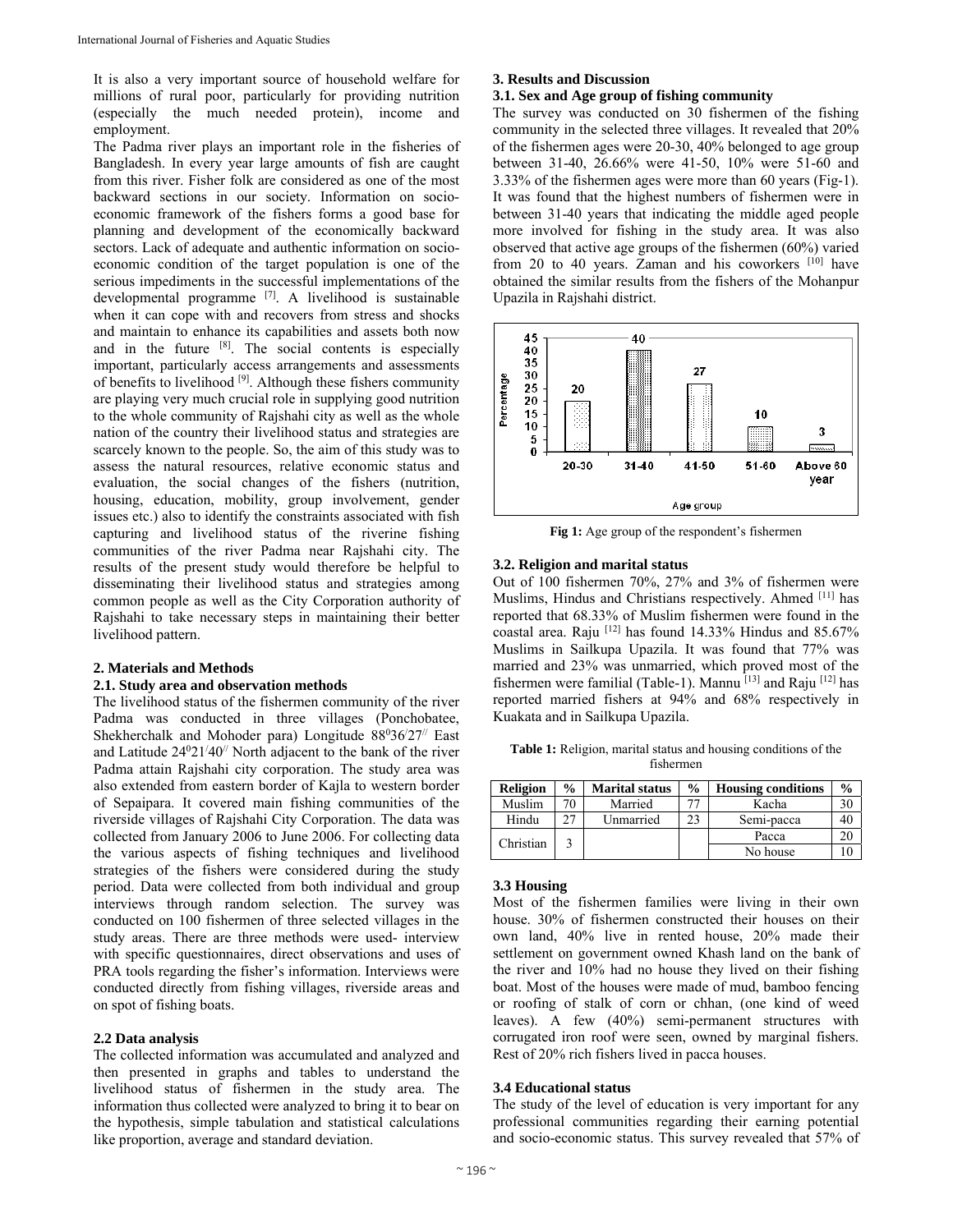the fishermen were literate at various stages (including can sign only) of education and 43% fishermen were illiterate (Table 2). Majority of the fishers (17%) were educated up to primary level followed by secondary level (3%) or above  $(3%)$ . Zaman and his coworkers [10] have stated that education level of farmers is higher than fishing communities in Rajshahi district.

| <b>Table 2:</b> Educational level of the respondents |  |  |
|------------------------------------------------------|--|--|
|------------------------------------------------------|--|--|

| <b>Educational Status</b> | $\frac{0}{0}$ | <b>Family pattern</b> | $\frac{6}{9}$ |
|---------------------------|---------------|-----------------------|---------------|
| Literate                  | 57            | Single family         | 80            |
| Can sign                  | 34            | Joint family          | 20            |
| Primary level (Class I-V) | 17            | Population/household  | 7.66          |
| Secondary level (VI-X)    | 3             | Male                  | 57.39         |
| S.S.C. pass               | 3             | Female                | 42.60         |
| Illiterate                | 43            | Sex ratios            | 1:0.74        |
|                           |               |                       |               |
| Total                     |               |                       |               |

## **3.5. Family pattern and family size**

The majority (80%) of the fishermen families was single and the rest (20%) of families were joint families. (Table 2). The high and low percentage of family distribution and their variations are considerable for their social relationship, income pattern, social status and leadership responsibilities of the members of the fishermen family. It is evident that the small size family positively associated with low income, nuclear and lower capital investment but on the other hand, medium and large size family are due to the high birth rate, higher income, extended capital investment in different ways for their income generation. Dutta [14] has reported that ignorance about the education and family planning also was a reason for the variation of family size.

# **3.6. Status of school going and school drop out children of fishermen families**

About 27% of children did not go to school in the fishermen families of the surveyed area. Among the school going children 13% girls, 26% boys and 61% were both boys and girls. Among the drop out children 11% were only girls, 30% were only boys and 59% were both boys and girls. The survey result showed that 26% of drop out were for economic problem, 63% were involved in early income generation, 7% were for early marriage and the rest of 4% were no reasons.

**Table 3:** School going children of fishermen families

| School going pattern |                     | <b>Family number</b> | Percentage of total family | Attendant number   Percentage of school going |
|----------------------|---------------------|----------------------|----------------------------|-----------------------------------------------|
| Non-school going     |                     |                      |                            |                                               |
|                      | Only girls          |                      |                            |                                               |
| School going         | Only boys           |                      |                            |                                               |
|                      | Both boys and girls |                      | 40                         |                                               |
| Total                |                     |                      | 100                        | 100                                           |

**Table 4:** School drop out children of fishermen families

|                 | School dropout pattern | <b>Family number</b>   Percentage of total family | <b>Drop out number</b> | Percentage of drop out |
|-----------------|------------------------|---------------------------------------------------|------------------------|------------------------|
| Non drop out    |                        | oυ                                                |                        |                        |
|                 | Onlv girls             |                                                   |                        |                        |
| School drop out | Only boys              |                                                   |                        |                        |
|                 | Both boys and girls    |                                                   |                        |                        |
| Total           |                        | 100                                               |                        | 100                    |

# **3.7. Nutrition, health and sanitary condition**

 Most of the fishermen were not very much aware about nutrition, health and sanitary conditions. From that survey it was observed that intake of fish was the highest followed by vegetables and meat in a month. The survey also revealed that 87% of the fishermen used tube-well water, 10% used supply water. 3% fishermen used river water for drinking. Most of them used community tube-well. Most of the fishermen (77%) used sanitary latrines, 13% fishermen used kancha latrines, 7% used closed pit for defecation and 3% fishermen used open field and riverside for defecation. It was observed that the sanitation system of the study area was very well due to the health care programme by the City Corporation (Table 5). But fishermen had been suffering from different types of diseases including fever, diarrhoea, gastric and malnutrition. The fishermen availed treatment themselves against diseases.

**Table 5:** Sources of drinking water and sanitation practice by the fishermen

| Source of drinking water | $\frac{0}{0}$ | <b>Satiation Practice</b> | $\frac{0}{0}$ |
|--------------------------|---------------|---------------------------|---------------|
| Only Tube well           | 87            | Sanitary latrines         |               |
| Supply line              |               | Kacha latrine             |               |
| River water              |               | Closed pit                |               |
|                          |               | Open field                |               |

# **3.8. Occupation types of fishermen**

Fishing is obviously their main occupation. The fulltime fishermen who were depending only on fishing for their livelihood but 15-20% were took fishing occupation for their livelihood regarded as part time fishermen. The majority of the fishermen (73%) had no subsidiary occupation while the rest of 27% were engaged in subsidiary occupation during off-season. The highest number of fishermen (37.5%) was involved in rikshaw pulling, 25% was daily labourers, 25% was involved in farming and the rest 12.5% fishermen were involved in other professions.



**Fig 3:** Types of subsidiary occupation of the fishermen

# **3.9. Fishing and marketing**

Different kinds, number and the present value of the individual item of the major fishing gears and crafts used by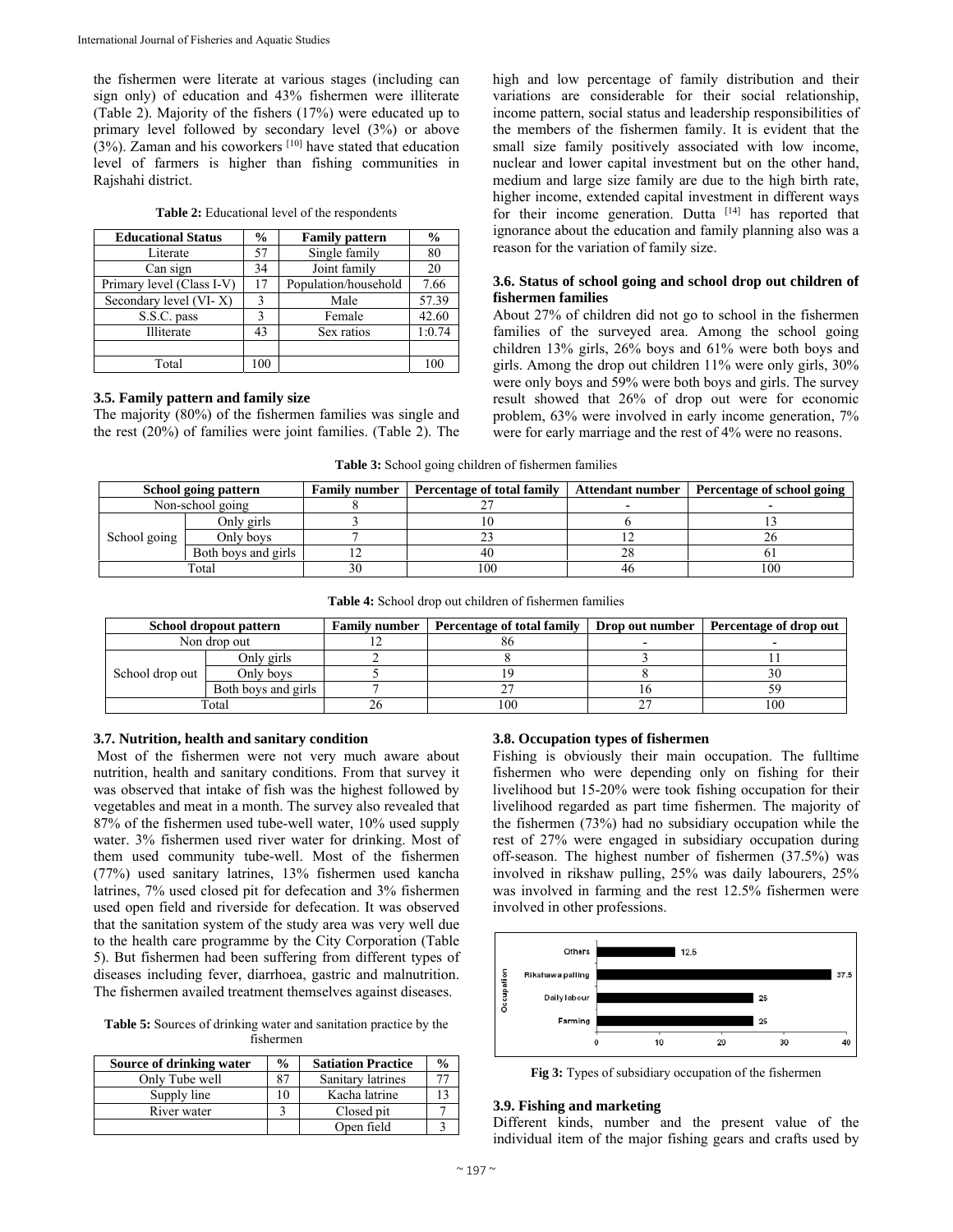the fishermen were collected and the findings are presented in the Table 6. Average fish catch per fisherman per day was about 3-5 kg during peak season and 1-2 kg during offseason. Most of the fishermen (85%) used to sell their catch to the aratders, rest of the fishermen (15%) sold their catch in retail markets at Shaheb bazaar, Court bazar, Talaimari, Kazla and Binodpur bazar.

| Name of the<br><b>Gears</b> | Average<br>number per<br>fisherman | Average<br>present value<br>per unit in<br>Tk. | Average<br>present assets<br>in Tk./per<br>fisherman |
|-----------------------------|------------------------------------|------------------------------------------------|------------------------------------------------------|
| Ber jal                     | 0.16                               | 30,000                                         | 5,000                                                |
| Tora jal                    | 1.13                               | 1,500                                          | 1,700                                                |
| Boarshi/Hook                | 3                                  | 20                                             | 60                                                   |
| Total                       | 4.29                               | 31,520                                         | 6,760                                                |
| Name of the<br>Crafts       |                                    |                                                |                                                      |
| Dingi nouka                 | 0.66                               | 2,000                                          | 1,333                                                |
| Engine boat                 | 0.26                               | 25,000                                         | 6,666                                                |
| Total                       | 0.92                               | 27,000                                         | 7.999                                                |

## **3.10. Daily average house hold income and expenditure**

From the present study it was found that most of the fishermen (47%) earned an average Tk. 100-150 per day (Table 7). The annual income of the majority of the fishermen was ranging from Tk. 50,000-60,000. The level of non-fishing income is one of the most important socio-economic characteristics of the fishing families or households for their livelihood. Women involvement in earning was some extent low but, in some households it was at desired level. Similar results were found by Huq and his coworker [3].

**Table 7:** Daily average household income

| Income level (Tk) | Percentage |
|-------------------|------------|
| Below 50          |            |
| 50-100            | 27         |
| 101-150           |            |
| 151-200           | 17         |
| Above 200         |            |
| Total             | 100        |

# **3.11. Sources and purpose of borrowing money**

The survey results showed that the fishermen borrowed money from different sources. The poor fishers had no access to bank loan due to lack of mortgage assets. They usually borrow money from their relatives, local money lenders (Mahajan and Dadandars), co-operative society and NGOs (Fig. 4a). Ramboll  $[15]$  has stated that the persistent indebtedness through the traditional credit system also binds fishers to their communities and occupation, as well as the "ethos of the fishers" and the related sense of sub cultural identity. The fishermen took loan for the purchase and repairing of fishing crafts and gears, maintaining family during lean season, celebrating religious and cultural festivals, for the marriage of their daughters and for medical treatment (Fig. 4b).



![](_page_3_Figure_11.jpeg)

![](_page_3_Figure_12.jpeg)

Fig 4b: Purpose of borrowing money

## **3.12. Problems of the fishing community**

The fishermen of the riverine fishing communities in the bank of the river Padma confronted with various socio-economic problems. The major problems were declining of the depth and drying up of the river Padma during late winter to late summer near Rajshahi so that fishes are not available in that period. Over fishing, catching of broods and finger lings, occurrences of fish diseases were another issue due to the lack of sustainable conservation and management of the riverine water bodies. Besides that fishing were not permitted in some places for the time being in the river of Padma. Social and economic problems were related to multi ownership of the crafts and gears, lack of fish preservation and marketing facilities, fishers were not provided with loan from the bank or NGOs in the community.

# **4. Conclusion**

Considering the different observations during the present study area of the river Padma near Rajshahi City Corporation was potential for fishing. But livelihood of riverine poor fishing communities were found very vulnerable due to decreasing of fish day by day in the river Padma. In conclusion it can be said that fishermen should be given some facilities e.g. they should be provided with credit facilities, motivation is needed to get education for their children and they should be provided alternative livelihood strategies in or around the city area during the lean season. So that they can be well aware of their livelihood and their problems solved.

# **5. References**

- 1. Pollnac RB. Socio-cultural aspect of developing small scale fisheries, developing service to the poor. World Bank Staff Working Paper. 1981, 490.
- 2. Chowdhury SN. Brief on Department of Fisheries, Bangladesh. Department of Fisheries, Ministry of Fisheries and livestock. 2001.
- 3. Huq A, Khan MS, Dey HK, Alom SMN, Mahbullah. Socio-economic study of typical fishing community in Bangladesh. A report submitted to FAO, Rome. 1986, 79.
- 4. Sikdar AH. Development of socio-economic condition of fishermen. In: Matsya Saptah. Deaprtment of Fisheries,